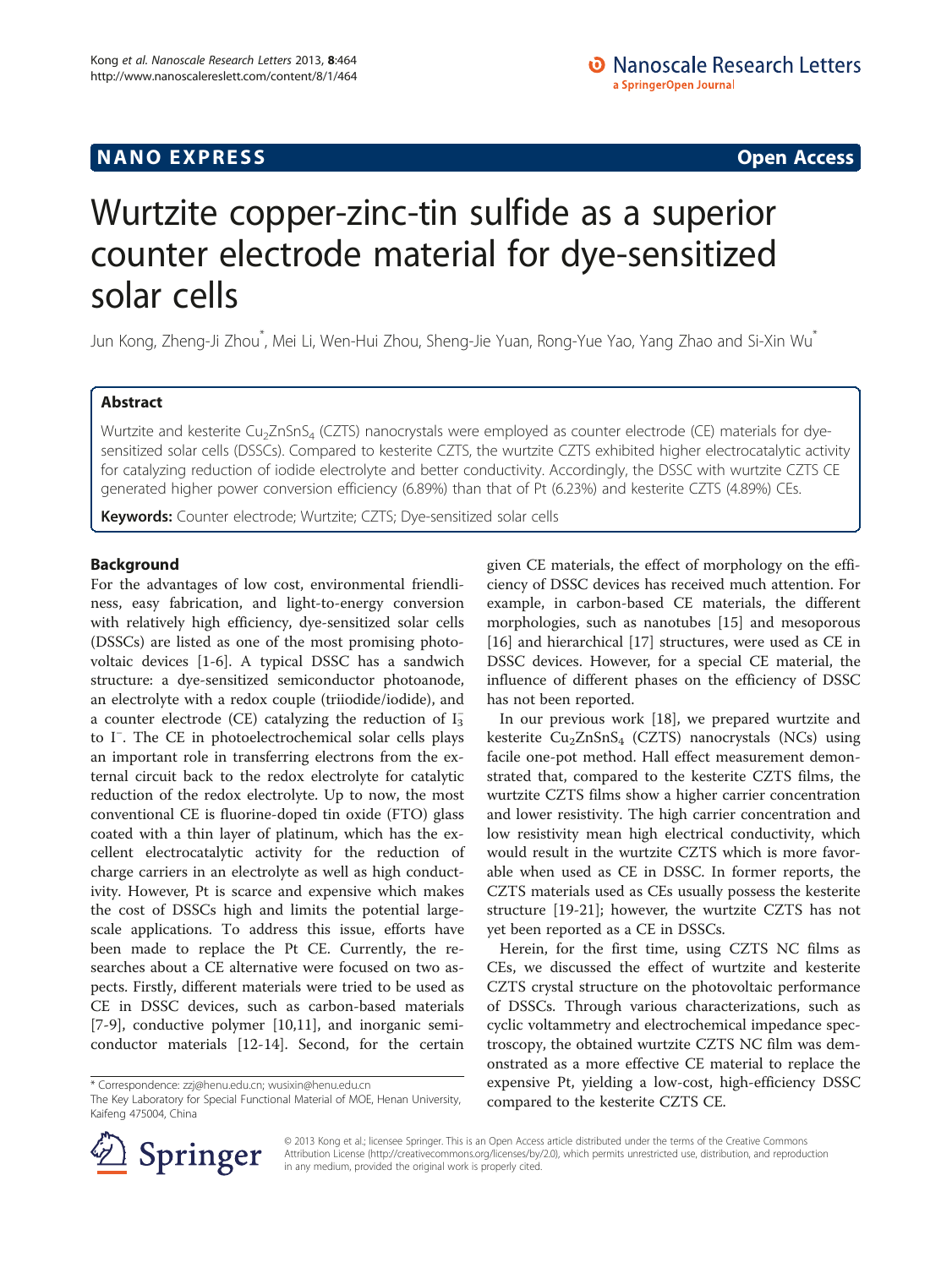<span id="page-1-0"></span>

## Methods

#### Fabrication of the CZTS thin film for CE

The synthetic process of kesterite and wurtzite CZTS NCs was similar as before [[18](#page-4-0)]. The CZTS NCs were finally dissolved in tetrachloroethylene and concentrated to 10 mg/mL. Then, CZTS NC films were fabricated on a FTO glass by drop coating method using the obtained

'nano-ink'. The thickness of the two CZTS layers prepared by dropcasting was about 2 μm. After coating, the CZTS NC films were vacuum-dried at 60°C, and then a post-annealing process was conducted in argon atmosphere at a rate of 2°C/min and held at 500°C for 30 min.

### Device assembly

Porous TiO<sub>2</sub> photoanodes were immersed overnight in 0.3 mM ethanolic solution of N-719 at room temperature to absorb the dye. The  $TiO<sub>2</sub>$  photoanodes were then taken out and rinsed with ethanol to remove the excess dye adsorbed and dried in air at room temperature. The sandwich-type solar cell was assembled by placing the CZTS CE on the N-719 dyesensitized photoelectrode (working electrode) and clipped together as an open cell for measurements. The cell was then filled with a liquid electrolyte composed of 0.1 M anhydrous LiI, 0.12 M I<sub>2</sub>, 1.0 M 1,2-dimethyl-3-n-propylimidazolium iodide (DMPII), and 0.5 M tert-butylpyridine in dehydrated acetonitrile by capillary force.

## Results and discussion

Crystal structures of the CZTS thin films after annealing were confirmed by XRD patterns (Figure 1). The major

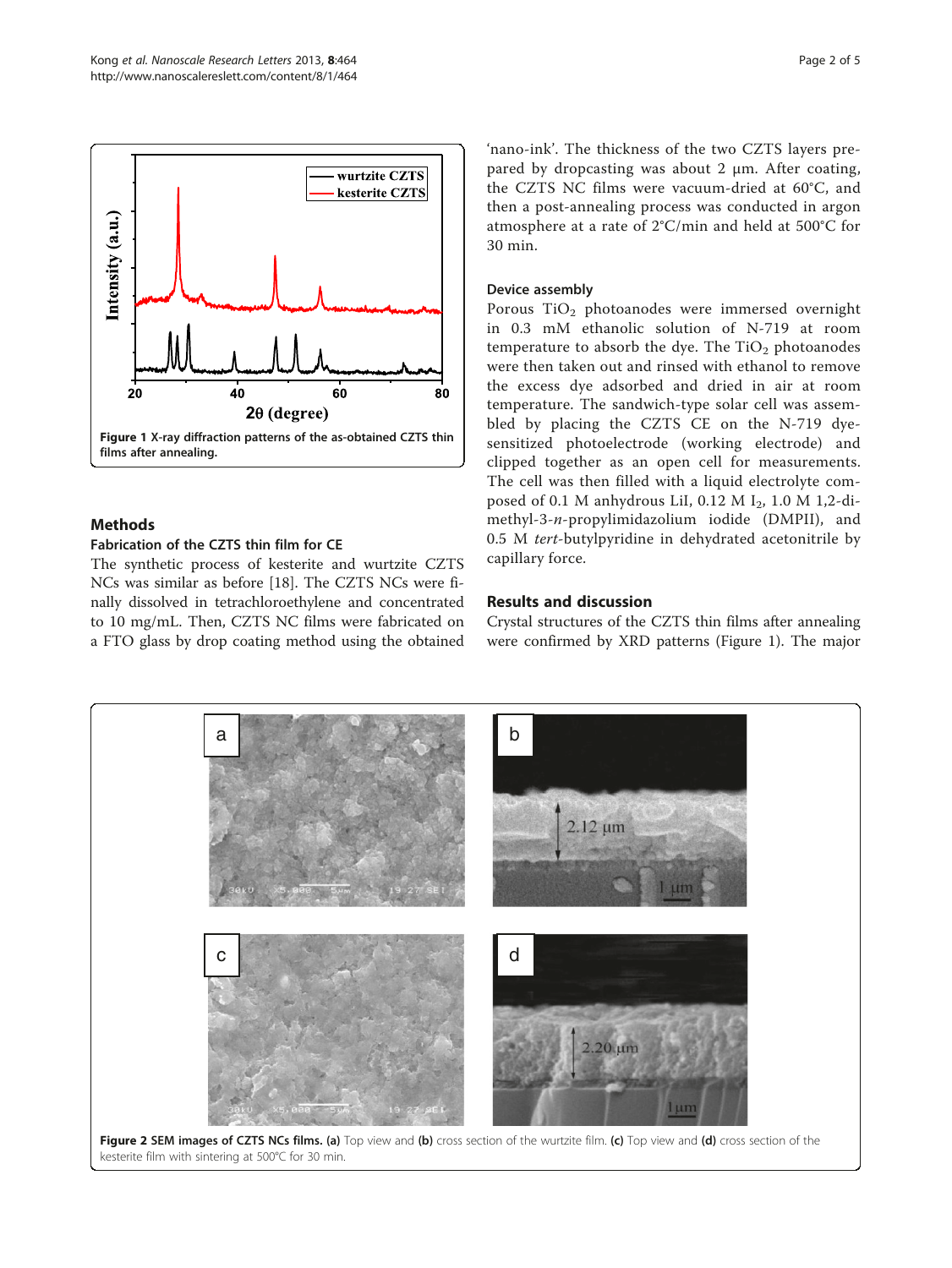<span id="page-2-0"></span>

diffraction peaks of the kesterite CZTS thin film can be indexed to kesterite CZTS (JCPDS 26–0575) [\[22](#page-4-0)-[24](#page-4-0)] (red curve) and to cation-disordered wurtzite CZTS [[25](#page-4-0)] (black curve), respectively. No characteristic peaks of other impurities are detected, such as ZnS, CuS, or  $Cu<sub>2</sub>S$ .

Figure [2](#page-1-0) shows scanning electron microscopy (SEM) images of the cross section of the kesterite (d) and wurtzite (b) CZTS thin films with sintering at 500°C for 30 min, respectively. Since these CZTS films were composed of CZTS NCs, the films possess a relatively high surface area (Additional file [1](#page-3-0): Figure S1). From the images of the cross section, we can observe that the CZTS films were very dense and compact without cracks. The thickness of two CZTS films was about 2 μm. The SEM results illuminated that the thickness and compactness of the wurtzite and kesterite CZTS films were very similar in our experiments.

The electrocatalytic activity of CZTS CEs under the  $I^{-}/I_{3}^{-}$  electrochemical system using a three-electrode system was investigated by cyclic voltammetry (CV) (shown in Figure 3). The cyclic voltammograms of I<sup>-</sup>/I<sub>3</sub> redox reaction on different CZTS CEs are similar;

two pairs of redox peaks (Ox-1/Red-1, Ox-2/Red-2) are observed. As we knew, the peak currents and the peak-to-peak (Ox-1 to Red-1) separation (Epp) are two important parameters for catalytic activities [[26](#page-4-0)-[28](#page-4-0)]. From Figure 3 and Table 1, the higher peak current density and lower Epp value reveal that the wurtzite CZTS film as CE material is a remarkable electrochemical catalyst for the reduction of  $I_3^$ , even better than the Pt CE. At the same time, the lower peak currents and larger Epp illustrate that the electrocatalytic activity of the kesterite CZTS is inferior to that of wurtzite CZTS. Since all of the Epp are more than 30 mV, the reaction of the  $I^-/I_3^-$  redox couple at the CE/electrolyte interface should be a quasi-reversible electrode process.

The performance of CE materials in DSSC devices depends not only on its catalytic activity, but also on the electrical conductivity [[29,30\]](#page-4-0). Electrochemical impedance spectroscopy (EIS) is an effective and widely used tool for investigating the charge transfer process and thereby for evaluating the catalytic activity of a catalyst [[31\]](#page-4-0). Figure [4](#page-3-0) shows the Nyquist plots for the devices with wurtzite and kesterite CZTS CEs. The high-frequency intercept on the real axis corresponds to the series resistance  $(R_s)$ . The first semicircle at the high-frequency region arises from the charge transfer property ( $R_{\rm ct}$ ). The values of  $R_{\rm s}$  and  $R_{\rm ct}$ obtained by fitting the spectra in Figure [5](#page-3-0) with an EIS spectrum analyzer are summarized in Table 1. The largest  $R_s$  (17.02  $\Omega$ ) of kesterite CZTS CE can be attributed to the strong ligand of oleylamine on the CZTS NC surface. Similarly, some organic substance capped on the surface of the wurtzite CZTS NCs made the  $R_s$ (16.2  $\Omega$ ) of wurtzite CZTS CE higher than that (15.91  $Ω$ ) of Pt CE. However, the value of  $R_{ct}$  (2.78  $Ω$ ) of the wurtzite CZTS CE is lower than that of Pt  $(2.92 \Omega)$ and kesterite CZTS (3.56  $\Omega$ ). The smallest  $R_{\rm ct}$  for wurtzite CZTS CE implies that it has eximious catalytic activity on the reduction of triiodide and supersedes the expensive Pt as the CE in DSSCs. The conclusions for the catalytic activity derived from the EIS and CV data are consistent.

Figure [5](#page-3-0) shows the photocurrent density-voltage (J-V) curves of these DSSCs with different CE

Table 1 Photovoltaic parameters and fitted impedance parameters

| <b>CEs</b>     | Thickness (µm) | $J_{sc}$ (mA/cm <sup>2</sup> ) | $V_{\rm oc}$ (V) | FF (%) | <b>PCE (%)</b> | $R_s$ ( $\Omega$ cm <sup>2</sup> ) | $R_{\rm ct}$ ( $\Omega$ cm <sup>2</sup> ) | Epp (V) |
|----------------|----------------|--------------------------------|------------------|--------|----------------|------------------------------------|-------------------------------------------|---------|
| P <sub>t</sub> | 0.10           | 11.43                          | 0.78             | 69.84  | 6.23           | 15.91                              | 2.92                                      | 0.536   |
| Wurtzite       | 2.12           | 13.41                          | 0.75             | 68.69  | 6.89           | 16.20                              | 2.78                                      | 0.528   |
| Kesterite      | 2.20           | 10.20                          | 0.73             | 65.72  | 4.89           | 17.02                              | 3.56                                      | 0.760   |

Photovoltaic parameters for various DSSCs fabricated using different counter electrodes and the fitted impedance parameters extracted from fabricated symmetric cells are as follows: J<sub>sc</sub>, short-circuit current density; V<sub>oc</sub>, open-circuit voltage; FF, fill factor; R<sub>s</sub>, series resistance; R<sub>ct</sub>, charge transfer resistance.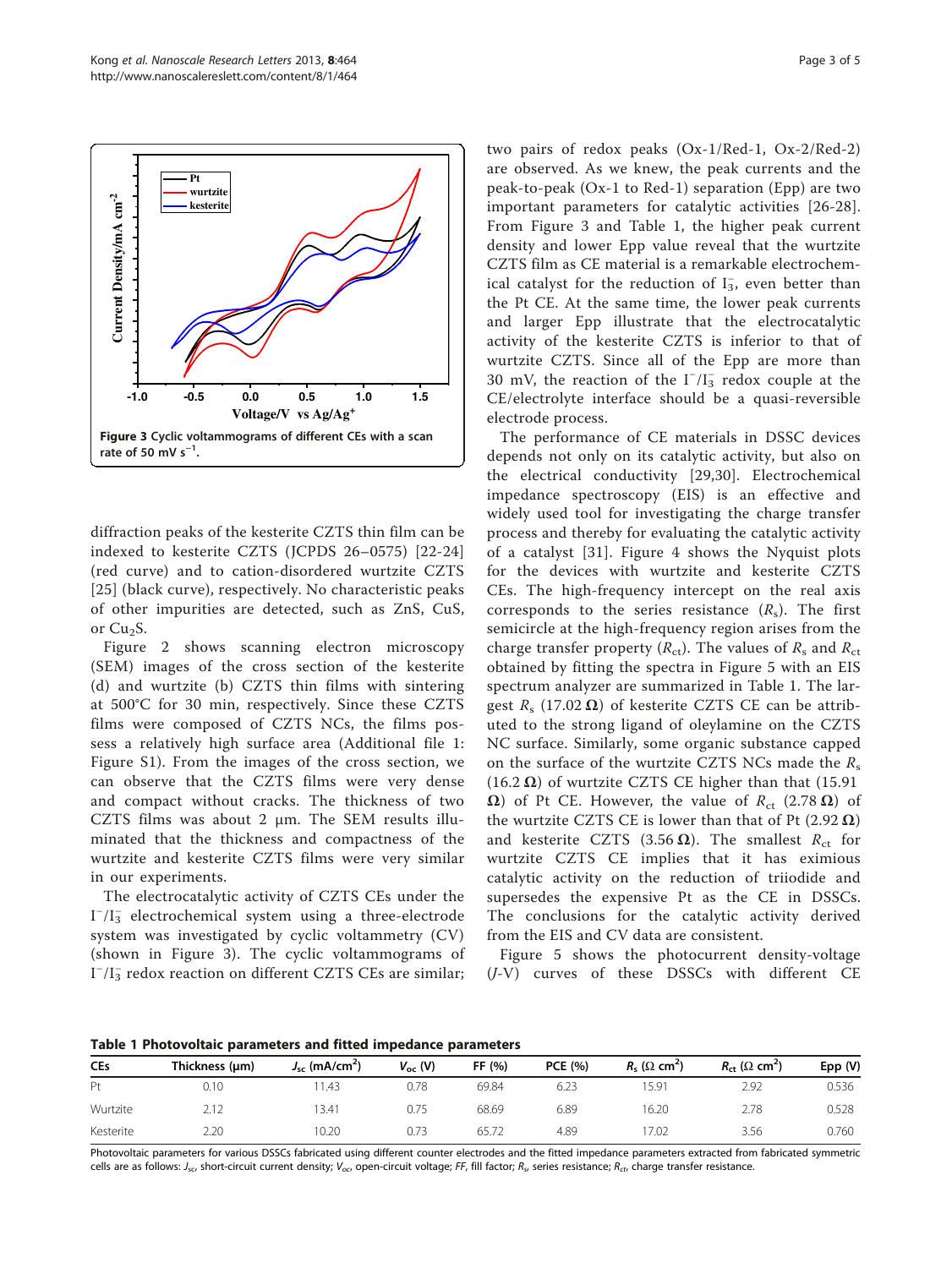<span id="page-3-0"></span>

materials, and the detailed photovoltaic parameters are summarized in Table [1.](#page-2-0) For the DSSC using the kesterite CZTS CE material, the power conversion efficiency  $(n)$  of the device was relatively low (4.89%), since the data of photovoltaic parameters such as $J_{\rm sc}$ ,  $V_{\rm oc}$ , and FF were  $low$  ( $J_{\rm sc} = 10.20$  mA/cm<sup>2</sup>,  $V_{\rm oc} = 0.73$  V, FF = 65.72%, respectively). For the wurtzite CZTS CE material, the efficiency of the DSSC device was high (6.89%); the high performance resulted from the improved photovoltaic parameters, such as $J_{\rm sc}$ ,  $V_{\rm oc}$ , and FF  $(U_{\rm sc} = 13.41 \text{ mA/cm}^2$ ,  $V_{\rm oc} = 0.75 \text{ V}$ , FF = 68.69%, respectively). The efficiency of the DSSC using wurtzite CZTS CE was even better than that of Pt CE ( $\eta$  = 6.23%,  $J_{\rm sc}$  = 11.43 mA/cm<sup>2</sup>). The values of  $V_{oc}$ were almost constant



in these DSSC devices using different CE materials. The difference of the efficiency of DSSC devices mainly resulted from the parameters of  $J_{\rm sc}$  and FF. The high FF of the wurtzite CZTS CE may be attributed to its relatively low  $R_s$  [[32\]](#page-4-0). The highest  $J_{\rm sc}$  for wurtzite CZTS should come from its high carrier concentration and low resistivity. According to our previous result, the Hall effect measurement demonstrated that compared to the kesterite CZTS films, the wurtzite CZTS films show a higher carrier concentration and lower resistivity [[18](#page-4-0)]. Wurtzite CZTS is a hexagonal crystal system and metastable; perhaps, this structure is beneficial for catalysis and charge conductivity. The J-V results signify that the wurtzite CZTS could be a somewhat economical and effective CE material for DSSC.

#### Conclusions

In this work, we used the wurtzite and kesterite CZTS NC films as effective CEs in DSSCs. The measurement of the photovoltaic performance of DSSCs showed that the wurtzite CZTS CE exhibited higher solar energy conversion efficiency (6.89%). The results of CV and EIS demonstrated the superior electrocatalytic activity of the wurtzite CZTS NC films. The excellent performance of the wurtzite CZTS CE paves a new pathway for preparing cheap and highly efficient CEs for DSSCs.

#### Additional file

[Additional file 1: Figure S1.](http://www.biomedcentral.com/content/supplementary/1556-276X-8-464-S1.doc)  $N_2$  adsorption-desorption isotherms of wurtzite CZTS NCs and kesterite CZTS NCs at 77 K.

#### Competing interests

The authors declare that they have no competing interests.

#### Authors' contributions

JK carried out the experiments, characterization, and acquisition of data. ZJZ participated in the designing of the experiments, experiment analysis, interpretation of data, and language modification. ML and WHZ carried out the sample preparation and measurements. SJY, RYY, and YZ participated in the discussion. SXW is the investigator who helped in the analysis and interpretation of data, drafting of the manuscript, and revisions. All authors read and approved the final manuscript.

#### Acknowledgements

This project is supported by the National Natural Science Foundation of China (21203053, 61306016 and 21271064) and the Program for Changjiang Scholars and Innovative Research Team in University (PCS IRT1126).

Received: 27 September 2013 Accepted: 26 October 2013 Published: 6 November 2013